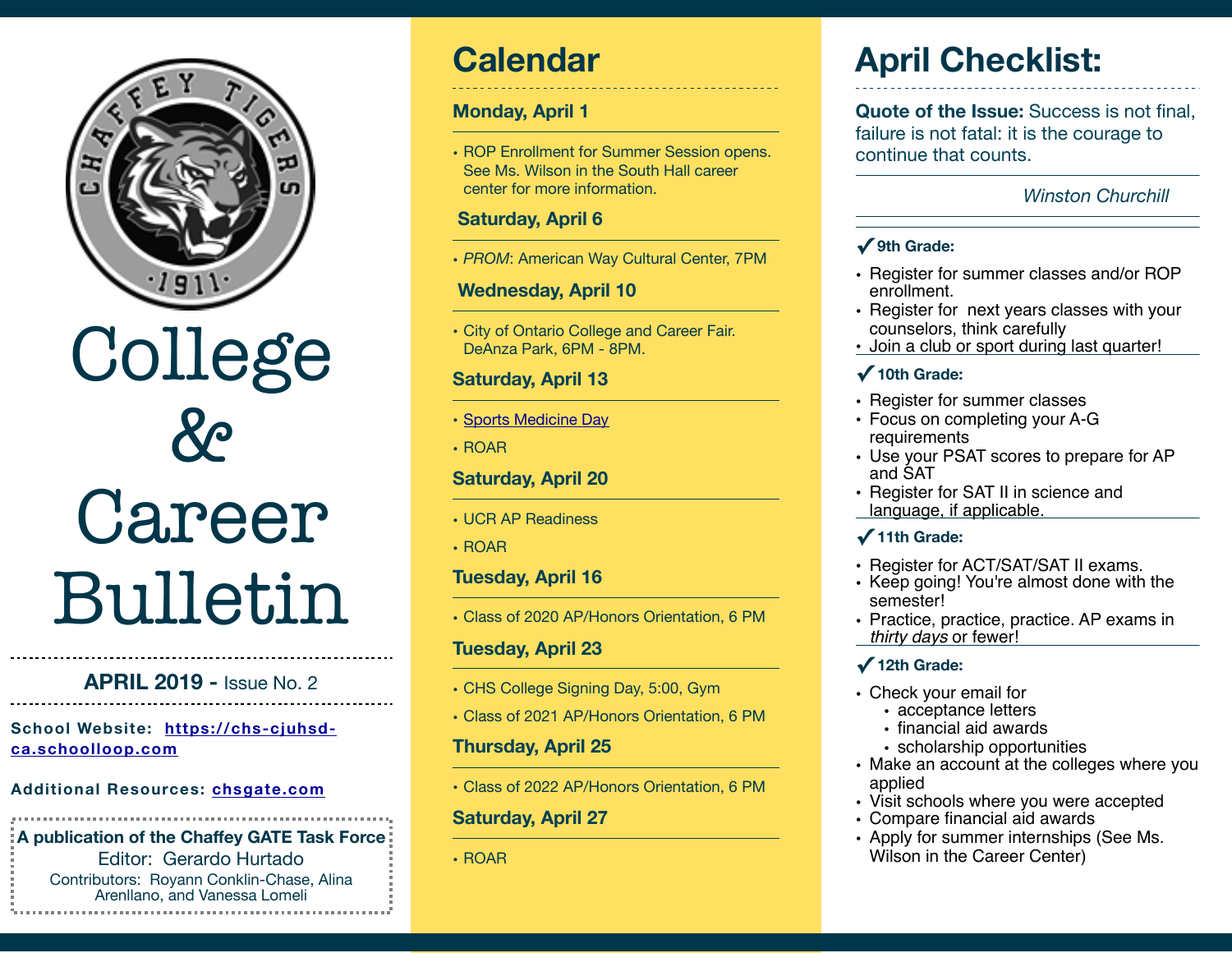### **Career Center Tip Activities Spotlight:**

### **Why should I volunteer?**

Community service is when you work for free to help benefit the public or your community.

**Volunteering makes a big difference in college admissions.** Colleges like seeing that students have done community service. Keep in mind that most universities want to admit students who are actively involved in activities that better themselves, and eventually, will better the world.

#### **Volunteering can help you find a career.**

When you volunteer, you get to see a workplace and get involved. You can find out if you like something before you even go to college.

#### **Volunteering isn't just good for your mind and conscience; it's also good for your body.** A study shows that 76% of people who

have volunteering in the past 12 months report that volunteering has made them happier, and 94% report that it improves their mood.

### **Where can I find volunteer opportunities?**

- Your Community Center
- Animal Shelters
- Nursing Homes
- Food Banks
- Places of worship
- Libraries
- Ask your teachers, or visit the Career Center.
- Online: check out the **Inland Empire United Way** at **<https://ieuw.org/>**

### **How do I join clubs?**

Interested in joining clubs, but unsure where to start? Check out these friendly clubs at Chaffey High School!

| <b>Club Name</b> | <b>Club Advisor</b>         | Location          | <b>Schedule</b> |
|------------------|-----------------------------|-------------------|-----------------|
| M.E.Ch.A.        | Mr. Sanchez                 | <b>B11</b>        | Friday/3rd per. |
| Renaissance      | Dr. Gillum                  | N <sub>123</sub>  | 3rd & 4th per.  |
| <b>Tiger GSA</b> | K. Vega                     | TH163             | Ask advisor     |
| Link Crew        | Ms. Banis or<br>Ms. Marquez | SH <sub>124</sub> | 3rd period      |
| <b>GATE Club</b> | Ms. Brayer                  | SB <sub>2</sub>   | 3rd period      |

\*A complete list can be found by visiting **[https://](https://chs-cjuhsd-ca.schoolloop.com/clubs) [chs-cjuhsd-ca.schoolloop.com/clubs](https://chs-cjuhsd-ca.schoolloop.com/clubs)**

### **AP and Honors Parent Meetings:**

Join us for an introduction to AP and Honors courses for next year. Good chance for students and parents to know more about these classes.

| Current<br>Grade<br>Level | <b>Parent and Student Presentations</b> |
|---------------------------|-----------------------------------------|
| 8th                       | April 10th, 6-8PM, Tiger Auditorium     |
| 9th                       | April 23rd, 6-8PM, Tiger Auditorium     |
| 10th                      | April 25th, 6-8PM, Tiger Auditorium     |
| 11th                      | April 16th, 6-8PM, Tiger Auditorium     |

## **SAT and SAT II Dates**

|                                              | <b>SAT Date Deadline Late Deadline</b> |  |
|----------------------------------------------|----------------------------------------|--|
| May 4, 2019   April 5, 2019   April 24, 2019 |                                        |  |
| June 1, 2019   May 2, 2019   May 22, 2019    |                                        |  |

| <b>SAT II Date</b> | <b>Deadline</b> | <b>Late Deadline</b> |
|--------------------|-----------------|----------------------|
| May 4, 2019        | April 5, 2019   | April 24, 2019       |
| June 1, 2019       | May 3, 2019     | May 22, 2019         |

### **Where do I register for the SAT?**

**To register got to College Board and fill out the proper form [here](https://collegereadiness.collegeboard.org/sat/register/fees/fee-waivers).**

**All SAT information is on [https://](https://www.collegeboard.org) [www.collegeboard.org.](https://www.collegeboard.org)** 

### **ACT Dates**

| <b>Test Date</b> | <b>Deadline</b> | <b>Late Deadline</b> |  |  |
|------------------|-----------------|----------------------|--|--|
| June 8, 2019     | May 3, 2019     | May 17, 2019         |  |  |

#### **Where do I register for the ACT?**

**To register, go to [ACT.org](http://Act.org).**

**Need a fee waiver?** Check with Ms. Cortez in SH 26!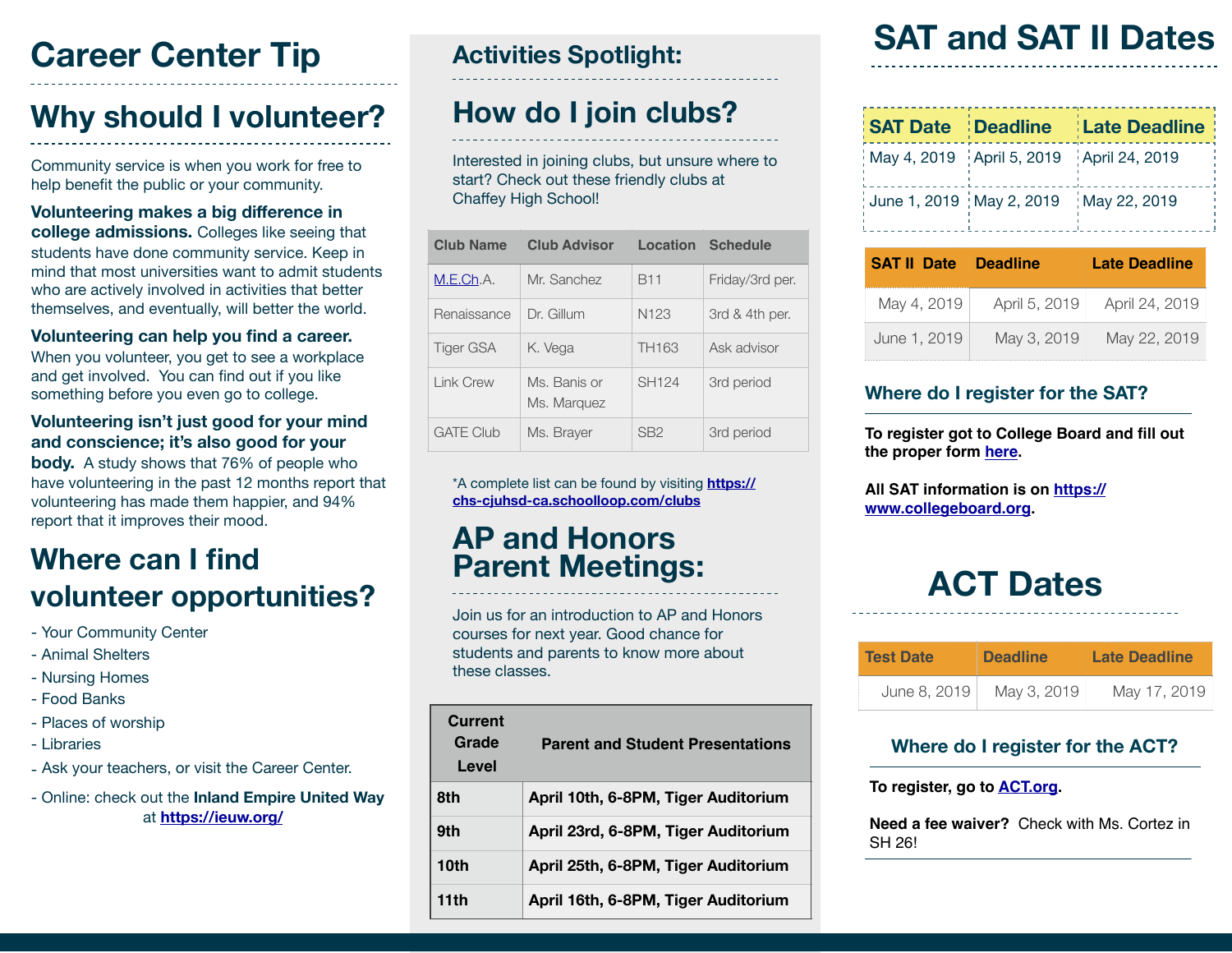# **April 2019 College and Career Calendar**

| S              | M                                                       |                                                                                                                  | W                                                                                                                                                   |                                                                                              | F                                                 | S                                                                           |
|----------------|---------------------------------------------------------|------------------------------------------------------------------------------------------------------------------|-----------------------------------------------------------------------------------------------------------------------------------------------------|----------------------------------------------------------------------------------------------|---------------------------------------------------|-----------------------------------------------------------------------------|
|                | <b>ROP Summer</b><br><b>Session Opens</b>               | $\overline{2}$                                                                                                   | 3                                                                                                                                                   | $\overline{4}$                                                                               | 5<br>May SAT and SAT II Prom<br><b>Deadline</b>   |                                                                             |
| $\overline{7}$ | 8                                                       | g                                                                                                                | 10<br>CAASP: 11th grade CAASP: 11th grade CAASP: 11th grade CAASP: 11th grade Regular Bell<br>8th Grade GATE<br><b>Night</b>                        | 11<br><b>Link Crew Awards</b><br>Ceremony, 5:00, TA Food Fair                                | 12<br><b>Schedule</b><br><b>Cheer Tryouts</b>     | 13<br><b>ROAR</b><br><b>Geology Fieldtrip:</b><br><b>Mojave Desert</b>      |
| 14             | 15<br>Sports meeting for<br>incoming FROSH,<br>6PM, Gym | 16<br>Class of 2020 AP/<br><b>Honors</b><br>Orientation, 6 PM                                                    | 17<br>CAASP: 11th grade CAASP: 11th grade CAASP: 11th grade CAASP: 11th grade Regular Bell<br>CAASP: 12th grade CAASP: 12th grade CAASP: 12th grade | 18<br>CAASP: 12th grade<br><b>AVID Staff/Student</b><br><b>Basketball Game,</b><br>4:00, Gym | 19<br>Schedule                                    | 20<br><b>UCR AP</b><br><b>READINESS</b>                                     |
| 21             | 22                                                      | 23<br><b>CHS College</b><br>Signing Day, 5:00,<br>Gym<br>Class of 2021 AP/<br><b>Honors</b><br>Orientation, 6 PM | 24                                                                                                                                                  | 25<br>Class of 2022 AP/<br><b>Honors</b><br>Orientation, 6 PM                                | 26                                                | 27<br><b>ROAR</b><br><b>AP Spanish</b><br><b>Fieldtrip: Getty</b><br>Center |
| 28             | 29<br><b>School Site</b><br>Council                     | 30<br>Senior Awards, 6<br>PM, Gym                                                                                | May 1<br>Writing<br>Celebration, 6PM,<br><b>TH</b>                                                                                                  |                                                                                              | <b>CHS Musical:</b><br>Spelling Bee, 7PM,<br>Hill | <b>CHS Musical:</b><br>Spelling Bee, 7PM,<br><b>Hill</b>                    |